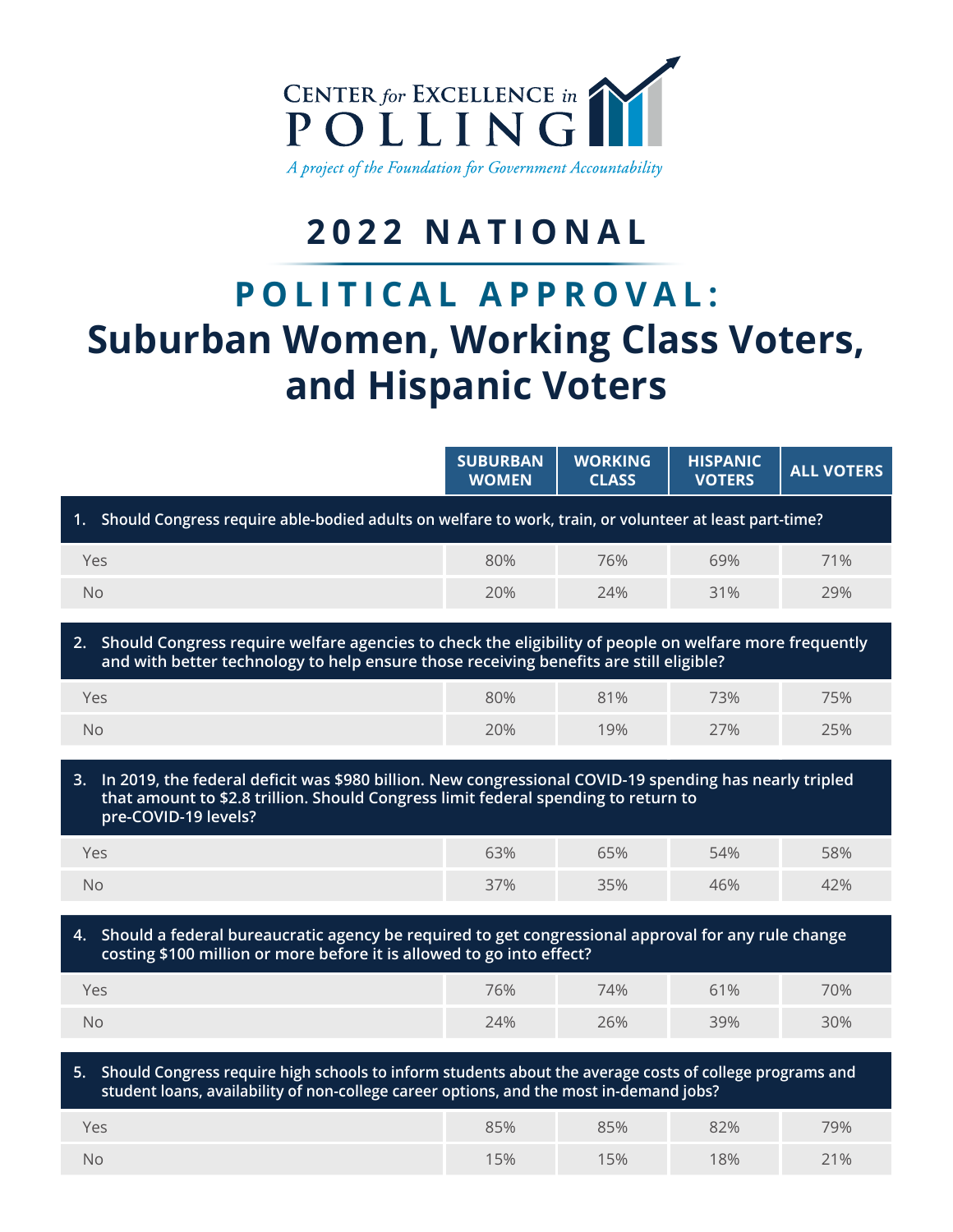|                                                                                                                                                                                   | <b>SUBURBAN</b><br><b>WOMEN</b> | <b>WORKING</b><br><b>CLASS</b> | <b>HISPANIC</b><br><b>VOTERS</b> | <b>ALL VOTERS</b> |  |  |  |  |
|-----------------------------------------------------------------------------------------------------------------------------------------------------------------------------------|---------------------------------|--------------------------------|----------------------------------|-------------------|--|--|--|--|
| 6. Should Congress require publicly funded colleges, universities, and job training programs to disclose<br>enrollee completion rates, average incomes, and average student debt? |                                 |                                |                                  |                   |  |  |  |  |
| Yes                                                                                                                                                                               | 72%                             | 73%                            | 69%                              | 59%               |  |  |  |  |
| No                                                                                                                                                                                | 28%                             | 27%                            | 31%                              | 41%               |  |  |  |  |
| Should Congress provide more flexibility for states and students to use existing federal education<br>7.<br>funding for career and technical training?                            |                                 |                                |                                  |                   |  |  |  |  |
| Yes                                                                                                                                                                               | 82%                             | 84%                            | 82%                              | 74%               |  |  |  |  |
| <b>No</b>                                                                                                                                                                         | 18%                             | 16%                            | 18%                              | 26%               |  |  |  |  |
| Should Congress provide more flexibility to states and students to use existing federal workforce<br>8.<br>funding for apprenticeships and on-the-job training programs?          |                                 |                                |                                  |                   |  |  |  |  |
| Yes                                                                                                                                                                               | 81%                             | 84%                            | 78%                              | 72%               |  |  |  |  |
| No                                                                                                                                                                                | 19%                             | 16%                            | 22%                              | 28%               |  |  |  |  |
| Should Congress update employment laws to protect flexible work, independent contracting, and self-<br>9.<br>employment?                                                          |                                 |                                |                                  |                   |  |  |  |  |
| Yes                                                                                                                                                                               | 75%                             | 76%                            | 70%                              | 72%               |  |  |  |  |
| <b>No</b>                                                                                                                                                                         | 25%                             | 24%                            | 30%                              | 28%               |  |  |  |  |
| 10. Should Congress increase domestic energy production and reopen work on the Keystone Pipeline and<br>other domestic energy projects?                                           |                                 |                                |                                  |                   |  |  |  |  |
| Yes                                                                                                                                                                               | 67%                             | 69%                            | 63%                              | 70%               |  |  |  |  |
| No                                                                                                                                                                                | 33%                             | 31%                            | 37%                              | 30%               |  |  |  |  |
| 11. Would you support efforts to achieve U.S. energy independence that included increasing domestic oil<br>and gas exploration?                                                   |                                 |                                |                                  |                   |  |  |  |  |
| Yes                                                                                                                                                                               | 73%                             | 75%                            | 67%                              |                   |  |  |  |  |
| No                                                                                                                                                                                | 27%                             | 25%                            | 33%                              |                   |  |  |  |  |
| 12. Would you support reopening work on the Keystone XL oil pipeline to increase domestic fuel<br>production?                                                                     |                                 |                                |                                  |                   |  |  |  |  |
| Yes                                                                                                                                                                               | 66%                             | 68%                            | 58%                              |                   |  |  |  |  |
| No                                                                                                                                                                                | 34%                             | 32%                            | 42%                              |                   |  |  |  |  |
| 13. Would you support increasing offshore oil drilling to increase domestic energy production?                                                                                    |                                 |                                |                                  |                   |  |  |  |  |
| Yes                                                                                                                                                                               | 66%                             | 68%                            | 57%                              |                   |  |  |  |  |
| No                                                                                                                                                                                | 34%                             | 32%                            | 43%                              |                   |  |  |  |  |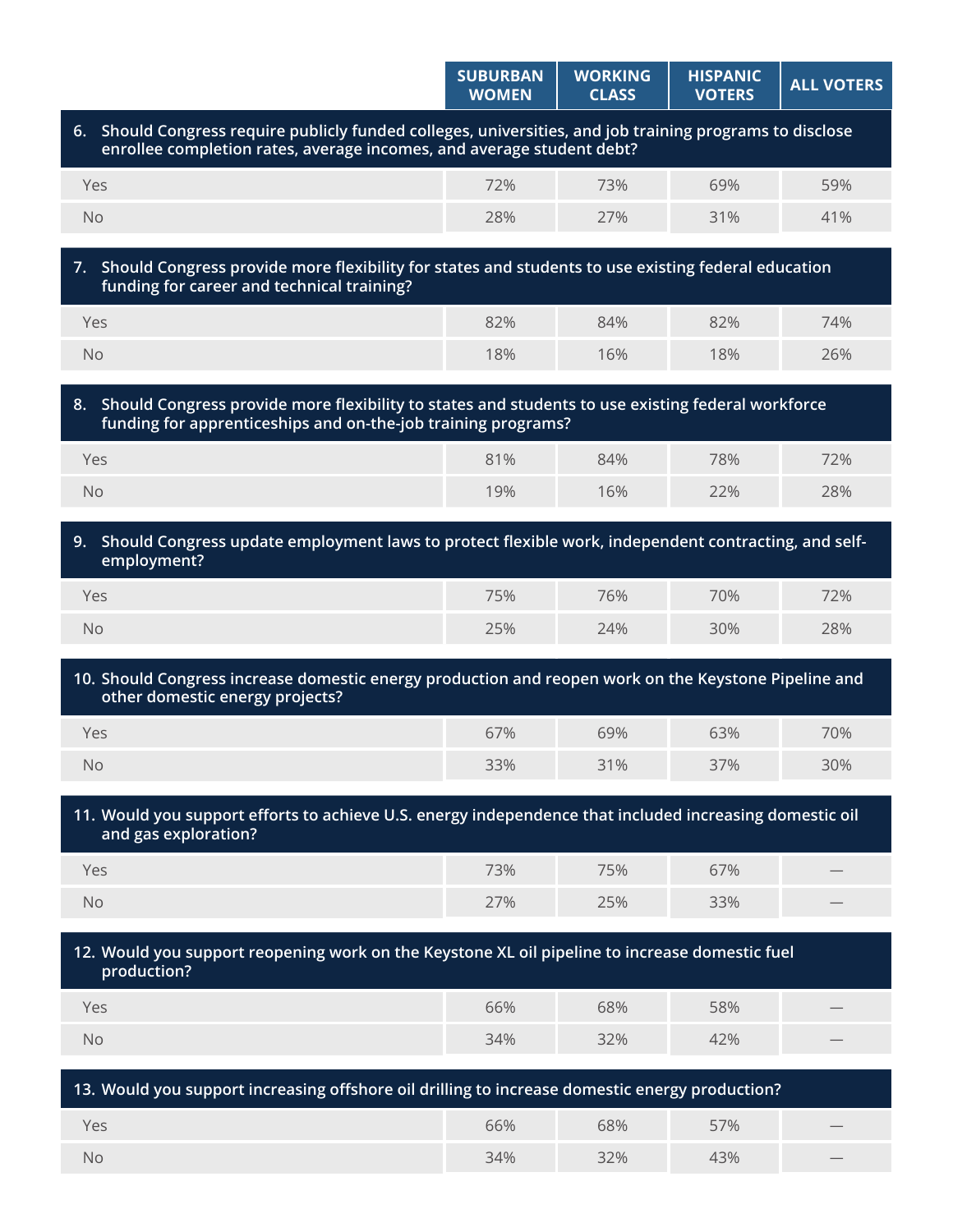|                                                                                                          | <b>SUBURBAN</b><br><b>WOMEN</b> | <b>WORKING</b><br><b>CLASS</b> | <b>HISPANIC</b><br><b>VOTERS</b> | <b>ALL VOTERS</b> |  |  |  |  |
|----------------------------------------------------------------------------------------------------------|---------------------------------|--------------------------------|----------------------------------|-------------------|--|--|--|--|
| 14. Would you support building new nuclear power plants to increase clean energy production in the U.S.? |                                 |                                |                                  |                   |  |  |  |  |
| Yes                                                                                                      | 61%                             | 65%                            | 67%                              |                   |  |  |  |  |
| <b>No</b>                                                                                                | 39%                             | 35%                            | 33%                              |                   |  |  |  |  |
|                                                                                                          |                                 |                                |                                  |                   |  |  |  |  |
| 15. Do you approve of the job your U.S. congressman is doing?                                            |                                 |                                |                                  |                   |  |  |  |  |
| Yes                                                                                                      | 44%                             | 44%                            | 42%                              |                   |  |  |  |  |
| <b>No</b>                                                                                                | 56%                             | 56%                            | 58%                              |                   |  |  |  |  |
|                                                                                                          |                                 |                                |                                  |                   |  |  |  |  |
| 16. Do you approve of the job the U.S. Congress is doing as a whole?                                     |                                 |                                |                                  |                   |  |  |  |  |
| Yes                                                                                                      | 21%                             | 21%                            | 22%                              |                   |  |  |  |  |
| <b>No</b>                                                                                                | 79%                             | 79%                            | 78%                              |                   |  |  |  |  |
|                                                                                                          |                                 |                                |                                  |                   |  |  |  |  |
| 17. Do you approve of the job Joe Biden is doing as President?                                           |                                 |                                |                                  |                   |  |  |  |  |

| Yes | 47% | 44% | 53% | $\hspace{0.1mm}-\hspace{0.1mm}$ |  |  |  |
|-----|-----|-----|-----|---------------------------------|--|--|--|
| No  | 53% | 56% | 47% | $\hspace{0.1mm}-\hspace{0.1mm}$ |  |  |  |

| $\frac{1}{2}$ 18. Do you approve of the job Kamala Harris is doing as Vice President? |     |     |     |                 |  |  |
|---------------------------------------------------------------------------------------|-----|-----|-----|-----------------|--|--|
| 47%<br>42%<br>49%<br>Yes<br>$\qquad \qquad$                                           |     |     |     |                 |  |  |
| No                                                                                    | 53% | 58% | 51% | $\qquad \qquad$ |  |  |

## **Suburban Women**

|                     | <b>PARTY AFFILIATION</b>                                               |  |  | AGE            |              |            |
|---------------------|------------------------------------------------------------------------|--|--|----------------|--------------|------------|
| <b>DEMOGRAPHICS</b> | 34 <sup>%</sup> R   39 <sup>%</sup> D   28 <sup>%</sup> I <sup> </sup> |  |  | 24%<br>$18-44$ | 20%<br>45-64 | 28%<br>65+ |

Results for this poll are based on automated telephone interviews conducted among a nationwide sample of 516 likely voters.

The surveys were conducted March 16–20, 2022. The margin of sampling error is plus or minus 4.31 percentage points. The margin of sampling error may be higher for certain subgroups. Results presented may not always appear to total 100 percent due to rounding.

## **Working Class Voters**

|                     |       | <b>PARTY AFFILIATION</b> |              | AGE              |                     |                 | <b>GENDER</b> |                                               |
|---------------------|-------|--------------------------|--------------|------------------|---------------------|-----------------|---------------|-----------------------------------------------|
| <b>DEMOGRAPHICS</b> | 37% R | $33^{\circ}$ D           | $30^{\circ}$ | 38%<br>$18 - 44$ | <b>2E%</b><br>45-64 | 77%<br>$65 + 1$ | 50%<br>MALI   | $\mathbb{R} \cap \mathbb{Z}$<br><b>FEMALE</b> |

Results for this poll are based on automated telephone interviews conducted among a nationwide sample of 514 likely voters.

The surveys were conducted March 16–18, 2022. The margin of sampling error is plus or minus 4.32 percentage points. The margin of sampling error may be higher for certain subgroups. Results presented may not always appear to total 100 percent due to rounding.